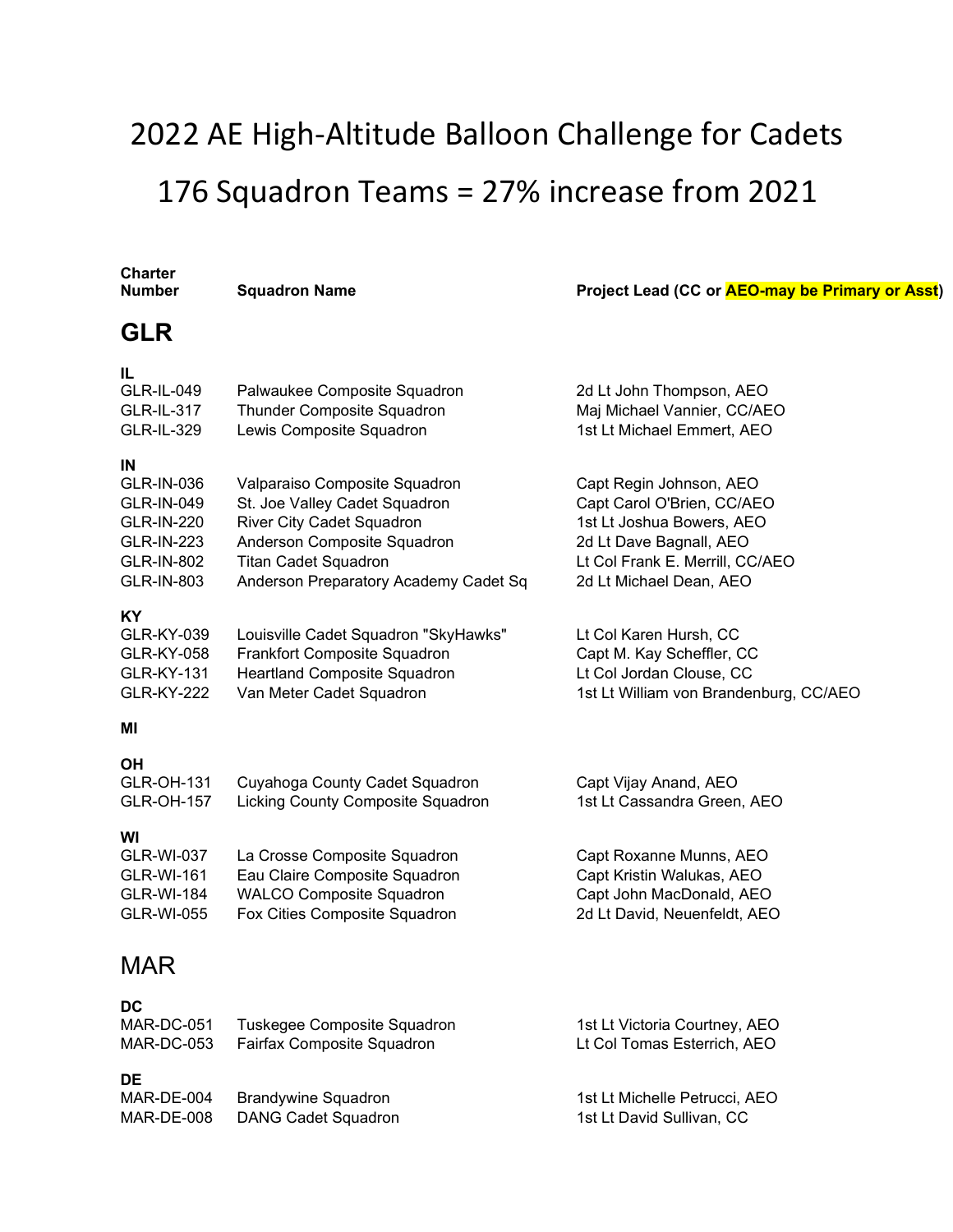| MAR-DE-020                                                                                                                                                                       | North Chesapeake Cadet Squadron                                                                                                                                                                                                                                                                         | 1st Lt Krista Moretz, AEO                                                                                                                                                                                                                                        |
|----------------------------------------------------------------------------------------------------------------------------------------------------------------------------------|---------------------------------------------------------------------------------------------------------------------------------------------------------------------------------------------------------------------------------------------------------------------------------------------------------|------------------------------------------------------------------------------------------------------------------------------------------------------------------------------------------------------------------------------------------------------------------|
| <b>MD</b><br>MAR-MD-011<br>MAR-MD-023<br>MAR-MD-086<br>MAR-MD-091<br>MAR-MD-879                                                                                                  | College Park Composite Squadron<br>Arundel Composite Squadron<br>Wicomico Composite Squadron<br>Mt. Airy Composite Squadron<br><b>Granite Cadet Squadron</b>                                                                                                                                            | 2d Lt Michael Horlick, AEO<br>1st Lt Vernon Brown, CC/AEO<br>Capt Christopher Hatman, AEO<br>Capt Nathan Rolfe, CC<br>1st Lt Jennifer Martucci, AEO                                                                                                              |
| NС<br><b>MAR-NC-023</b><br><b>MAR-NC-048</b><br><b>MAR-NC-057</b><br><b>MAR-NC-126</b><br><b>MAR-NC-143</b><br><b>MAR-NC-150</b><br><b>MAR-NC-160</b>                            | Cape Fear Composite Squadron<br>Raleigh-Wake Composite Squadron<br>Tar River Composite Squadron<br>Goldsboro Composite Squadron<br>Johnston County Composite Squadron<br>Orange County Composite Squadron<br>Cunningham Field Composite Squadron                                                        | 2d Lt Davidson Good, AEO<br>Maj Kevin Reinstein, AEO<br>Capt Nicholas, Green, AEO<br>Capt Jordana Heath, CC/AEO<br>Lt Col Charles Meacham, AEO<br>Capt Ron Long, AEO<br>2d Lt. Sean Murphy, AEO                                                                  |
| SC<br>MAR-SC-014<br><b>MAR-SC-056</b><br><b>MAR-SC-106</b><br><b>MAR-SC-113</b>                                                                                                  | Greenville Composite Squadron<br>Coastal Charleston Composite Squadron<br><b>Emerald City Cadet Squadron</b><br>ACE Basin Composite Squadron                                                                                                                                                            | 1st Lt Andy Georgia, CC<br>Maj John Stoll, AEO<br>Capt Theresa Engel, CC<br>2d Lt Timothy Elson, CC/AEO                                                                                                                                                          |
| VA<br><b>MAR-VA-002</b><br><b>MAR-VA-007</b><br>MAR-VA-023<br><b>MAR-VA-025</b><br>MAR-VA-040<br><b>MAR-VA-056</b><br>MAR-VA-094<br>MAR-VA-102<br><b>MAR-VA-130</b><br><b>WV</b> | Augusta Composite Squadron<br>William P. Knight Composite Squadron<br>Danville Composite Squadron<br>Langley Composite Squadron<br>Winchester Composite Squadron<br>Montgomery Composite Squadron<br>Hanover Composite Squadron<br>Prince William Composite Squadron<br><b>Burke Composite Squadron</b> | SM Fritz Fleming, AEO<br>Capt Ajay Sawant, AEO<br>1st Lt Charles Isackson, AEO<br>Lt Col Patrick Fulgham, AEO<br>Lt Col Constance "CJ" Muncy, AEO<br>Lt Col David Schuh, CC/AEO<br>Capt Thomas Maranda, AEO<br>Maj Rose Reeder, AEO<br>Capt Sara Demyanovich, CC |
| MAR-WV-013<br>MAR-WV-114                                                                                                                                                         | <b>Charleston Composite Squadron</b><br>Potomac Highlands Composite Squadron                                                                                                                                                                                                                            | 1st Lt Steven Cook, AEO<br>1st Lt John Banks, AEO                                                                                                                                                                                                                |
| <b>NCR</b>                                                                                                                                                                       |                                                                                                                                                                                                                                                                                                         |                                                                                                                                                                                                                                                                  |

| NCR-IA-041        | 41st Iowa Composite Squadron      | 2d Lt Jason Haubenstricker, AEO    |
|-------------------|-----------------------------------|------------------------------------|
| $NCR$ -IA-043     | Dubuque Composite Squadron        | 2d Lt Jonathan Haubenstricker, AEO |
| KS                |                                   |                                    |
| <b>NCR-KS-035</b> | Topeka Eagle Composite Squadron   | Maj Michael DeHaven, AEO           |
| NCR-KS-061        | Lawrence Composite Squadron       | Capt Lewis Johnson, CC             |
| MN                |                                   |                                    |
| NCR-MN-017        | North Hennepin Composite Squadron | Lt Col Andrew Dew, CC/AEO          |
| <b>NCR-MN-021</b> | Anoka County Composite Squadron   | Lt Col Mary Albright, AEO          |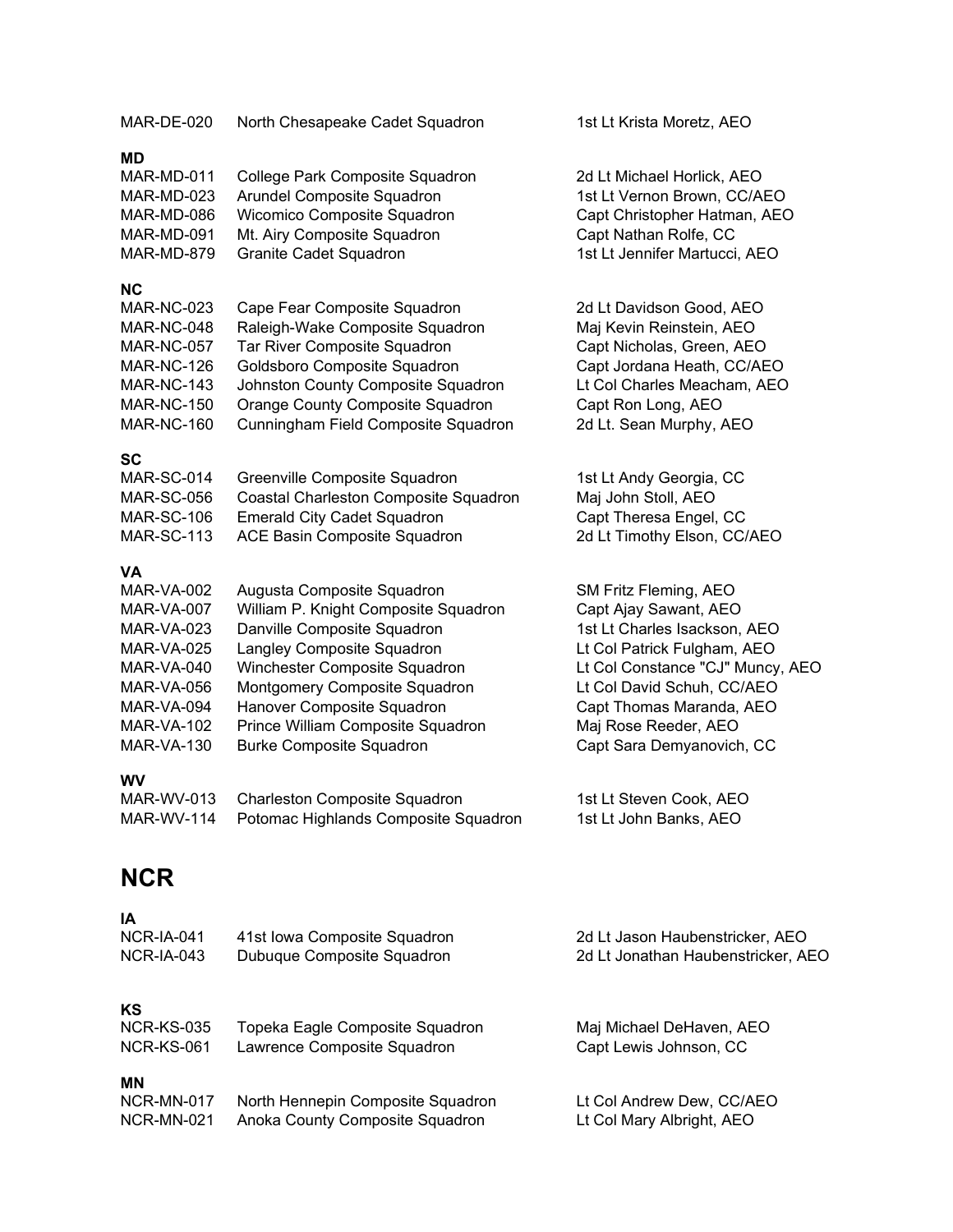| NCR-MN-131                                                                                                                                                          | Fort Snelling Cadet Squadron                                                                                                                                                                                                                                                                                                                    | Maj Simon Fenton, AEO                                                                                                                                                                                                                                      |
|---------------------------------------------------------------------------------------------------------------------------------------------------------------------|-------------------------------------------------------------------------------------------------------------------------------------------------------------------------------------------------------------------------------------------------------------------------------------------------------------------------------------------------|------------------------------------------------------------------------------------------------------------------------------------------------------------------------------------------------------------------------------------------------------------|
| <b>MO</b><br><b>NCR-MO-070</b><br><b>NCR-MO-127</b><br><b>NCR-MO-139</b><br><b>NCR-MO-147</b>                                                                       | Springfield Regional Composite Squadron<br>Trail of Tears Composite Squadron<br>Warrensburg Flight (of Grp 1)<br>Table Rock Lake Composite Squadron                                                                                                                                                                                             | 2d Lt Edward White, AEO<br>Capt Christina Ragain, CC<br>2d Lt Stefan Zapata, CC/AEO<br>Lt Col Lanna Fletcher, AEO                                                                                                                                          |
| <b>NE</b>                                                                                                                                                           |                                                                                                                                                                                                                                                                                                                                                 |                                                                                                                                                                                                                                                            |
| <b>ND</b>                                                                                                                                                           |                                                                                                                                                                                                                                                                                                                                                 |                                                                                                                                                                                                                                                            |
| <b>SD</b><br>NCR-SD-063<br>NCR-SD-068                                                                                                                               | Lookout Mountain Composite Squadron<br>Crazy Horse Composite squadron                                                                                                                                                                                                                                                                           | SM Brett Runge, AEO<br>Lt Col Doug Rowley, AEO                                                                                                                                                                                                             |
| <b>NER</b>                                                                                                                                                          |                                                                                                                                                                                                                                                                                                                                                 |                                                                                                                                                                                                                                                            |
| СT<br>NER-CT-022<br>NER-CT-042<br>NER-CT-073                                                                                                                        | <b>Stratford Eagles Squadron</b><br>399th Composite Squadron<br>CT Minuteman Composite Squadron                                                                                                                                                                                                                                                 | <b>Capt Robert Talley</b><br>1st Lt Brian Waldron, AEO<br>Capt Carlos J Vega, CC                                                                                                                                                                           |
| ΜA<br>NER-MA-007<br><b>NER-MA-022</b><br>NER-MA-043<br>NER-MA-044                                                                                                   | Goddard Cadet Squadron<br>Worcester Cadet Squadron<br>Hanscom Composite Squadron<br>Cape Cod Coastal Patrol 18 Comp Sq                                                                                                                                                                                                                          | Lt Col LouAnn Maffei-Iwuc, AEO<br>Maj Joseph Zwirblia, CC/AEO<br>2d Lt Anton Aboukhalil, AEO<br>Capt Katherine Cambra, CC                                                                                                                                  |
| ME<br>NER-ME-021<br>NER-ME-058<br><b>NER-ME-075</b>                                                                                                                 | Brunswick 21st Composite Squadron<br>Portland Composite Squadron<br>Machias Valley Composite Squadron                                                                                                                                                                                                                                           | 1st Lt Rhonda O'Shea, CC & SM Seth Lockman, AEO<br>1st Lt Emily Earle, AEO<br>TSgt Shelby Bright, AEO                                                                                                                                                      |
| <b>NH</b><br><b>NER-NH-056</b>                                                                                                                                      | Hawk Composite Squadron                                                                                                                                                                                                                                                                                                                         | Capt Julie Panus, AEO                                                                                                                                                                                                                                      |
| <b>NJ</b><br>NER-NJ-003<br>NER-NJ-058<br>NER-NJ-059<br><b>NER-NJ-073</b><br>NER-NJ-079<br>NER-NJ-086<br><b>NER-NJ-102</b><br><b>NER-NJ-103</b><br><b>NER-NJ-107</b> | Raritan Valley Composite Squadron<br>Lone Eagle Composite Squadron<br>Jack Schweiker Composite Squadron<br>Curtiss-Wright Composite Squadron<br>Air Victory Museum Composite Squadron<br>Maj Thomas B. McGuire Composite Sq<br>Captain "Bud" Jackson Composite Sq<br>Gen Jimmy Stewart Composite Squadron<br>Delaware Valley Composite Squadron | 1st Lt Carol Faaland-Kronmaier, AEO<br>Capt J Peter Hinge, CC<br>Capt Timothy Sperry, CC/AEO<br>Capt Eric Johnson, AEO<br>2d Lt Ann Wiser, AEO<br>1st Lt Steve King, AEO<br>Capt Jose Vergara, CC/AEO<br>Capt Phil Crocker, CC<br>Capt Thomas Mariani, AEO |
| <b>NY</b><br><b>NER-NY-022</b><br>NER-NY-030<br>NER-NY-033<br><b>NER-NY-073</b><br><b>NER-NY-111</b>                                                                | <b>Buffalo One Composite Squadron</b><br>Orange County Cadet Squadron<br>Putnam County Composite Squadron<br>Schenectady Composite Squadron<br>Newark Composite Squadron                                                                                                                                                                        | Capt Thomas Leach, AEO<br>2d Lt Guy Borges, CC<br>2d Lt Craig Treco, AEO<br>Capt Jennifer Langlais, CC<br>1st Lt Shauna O'Toole, AEO                                                                                                                       |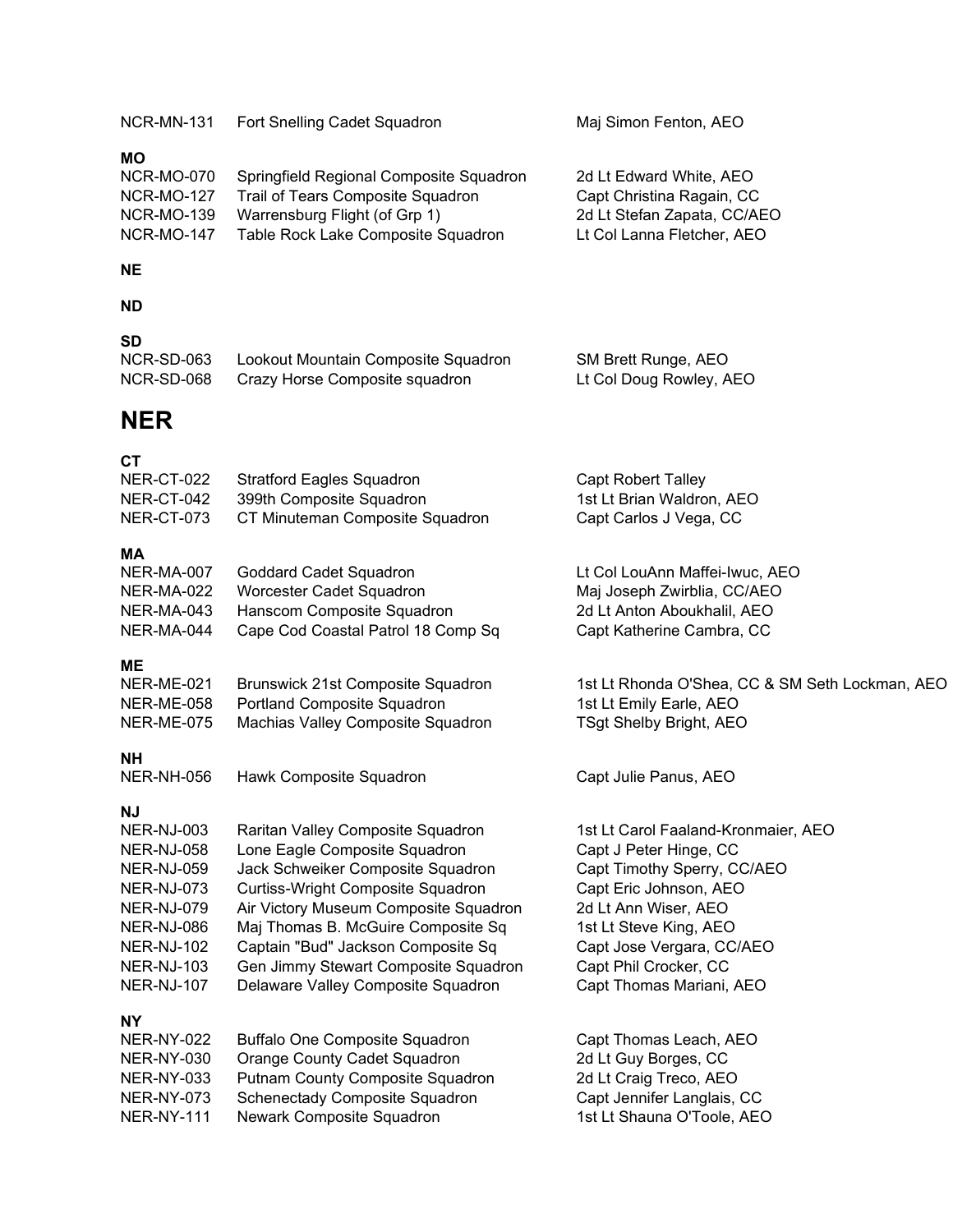| <b>Syracuse Cadet Squadron</b>          | Capt Adam Labonoski, CC/AEO      |
|-----------------------------------------|----------------------------------|
| Leroy R. Grumman Cadet Squadron         | 1st Lt Maria Massone, CC/AEO     |
| Utica Cadet Squadron                    | 2d Lt Colin Bancroft, AEO        |
| Oneonta Cadet Flight                    | 1st Lt Jack Mason, CC            |
| Rochester Composite Squadron            | 1st Lt David Kendig, CC/AEO      |
| <b>Twin Tiers Cadet Squadron</b>        | Major Jason Balliet, AEO         |
| 9th Suffolk Cadet Squadron              | Capt Edward Mulderrig, AEO       |
| The Spirit of Tuskegee Cadet Squadron   | Capt Evelyn Jacobs, AEO          |
| Dunkirk Composite Squadron              | 2d Lt Zach Mangialomini, AEO     |
| <b>Ulster County Composite Squadron</b> | SM Michael Circe, AEO            |
| Jamestown Composite Squadron            | Lt Col Ellen Maternowski, CC/AEO |
|                                         |                                  |
| Allegheny Composite Squadron 602        | 2d Lt Bradley Denby, AEO         |
| Golden Triangle Composite Squadron 603  | Major Randy Lentz, AEO           |
|                                         |                                  |

### **RI**

### **VT**

| NER-VT-007    | Catamount Composite Squadron     | Capt Jennifer Gagnon, AEO |
|---------------|----------------------------------|---------------------------|
| Collaborating | NER-VT-034, Bennington Composite |                           |
| w/            | Squadron                         | Capt Hal Friday, AEO      |

### **PCR**

# **AK**

| CA.<br><b>PCR-CA-015</b><br><b>PCR-CA-193</b><br><b>PCR-CA-214</b><br>PCR-CA-249<br><b>PCR-CA-285</b><br>PCR-CA-346<br>PCR-CA-414<br><b>PCR-CA-423</b><br>PCR-CA-802 | East Bay Cadet Squadron<br>Cable Composite Squadron 25<br>Jon E Kramer Composite Squadron 10<br>Redwood Empire Composite Squadron<br>Beach Cities Cadet Squadron 107<br>Tri-Valley Composite Squadron 156<br>San Francisco Cadet Squadron 86<br>Corona Cadet Squadron 29<br>California Aerospace Composite Sq. 802 | 1st Lt Philip Cameron-Smith, AEO<br>Capt Denise Whelchel, AEO<br>2d Lt Swaminatha Vasudevan, AEO<br>Lt Col Anthony Hamill, AEO<br>Lt Col Dee Chester, AEO<br>Capt Van Henson, AEO<br>Capt Remi Nadeau, AEO<br>2d Lt Amit Chandra, AEO<br>Maj Gregory Boggs, AEO |
|----------------------------------------------------------------------------------------------------------------------------------------------------------------------|--------------------------------------------------------------------------------------------------------------------------------------------------------------------------------------------------------------------------------------------------------------------------------------------------------------------|-----------------------------------------------------------------------------------------------------------------------------------------------------------------------------------------------------------------------------------------------------------------|
| нı<br><b>PCR-HI-077</b>                                                                                                                                              | 77th St Louis Crusader Composite Sq                                                                                                                                                                                                                                                                                | Capt Brian Lynch, CC/AEO                                                                                                                                                                                                                                        |
| <b>NV</b>                                                                                                                                                            |                                                                                                                                                                                                                                                                                                                    |                                                                                                                                                                                                                                                                 |
| <b>OR</b><br><b>PCR-OR-034</b><br><b>PCR-OR-037</b>                                                                                                                  | Washington County Composite Squadron<br>Grants Pass Composite Squadron                                                                                                                                                                                                                                             | Capt Mark tenKate, AEO<br>2d Lt Adam Meyer, AEO                                                                                                                                                                                                                 |
| <b>WA</b><br><b>PCR-WA-021</b><br><b>PCR-WA-039</b><br>PCR-WA-046<br><b>PCR-WA-068</b><br><b>PCR-WA-080</b>                                                          | 21st Fairchild Composite Squadron<br>McChord Composite Squadron<br><b>Skagit Composite Squadron</b><br>Northshore Composite Squadron<br>Fort Vancouver Composite Squadron                                                                                                                                          | Lt Col Brian Sikkema, CC/AEO<br>SM Elin Buchanan, AEO<br>Lt Col Steve Wallace, AEO<br>2d Lt Robert Conrick, AEO<br>1st Lt Matthew Fescenmeyer, AEO                                                                                                              |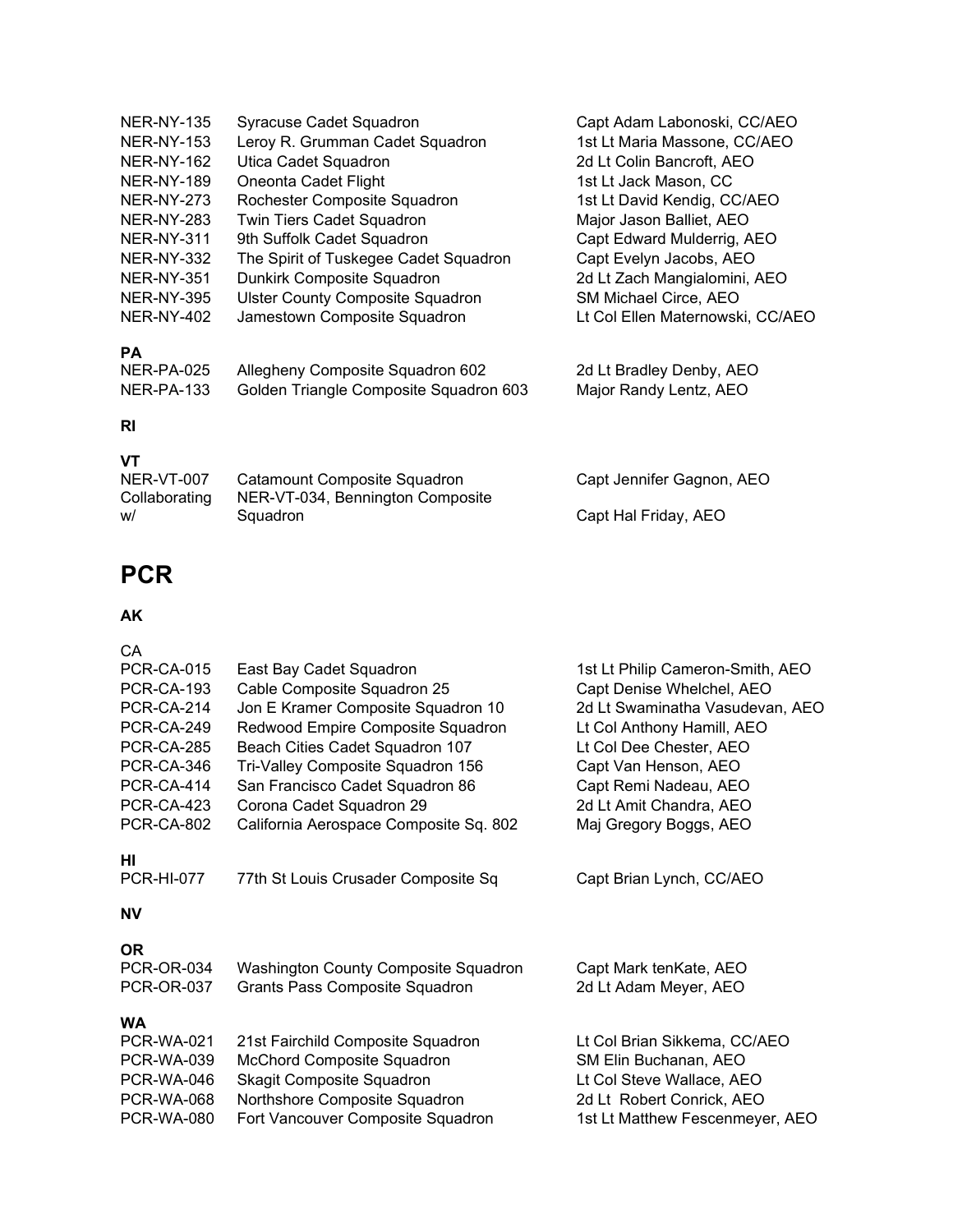### **RMR**

### **CO**

|            | RMR-CO-031 Foothills Cadet Squadron           | Capt Rudy Nartker, CC    |
|------------|-----------------------------------------------|--------------------------|
| RMR-CO-080 | Pikes Peak Composite Squadron                 | 2d Lt Lori Fussell. AEO  |
|            | RMR-CO-805 Colorado Military Academy Cadet Sq | 2d Lt Charles Davis, AEO |

#### **ID**

#### **MT**

| <b>RMR-MT-018</b><br>Collaborating | Missoula Composite Squadron                                                   | Capt Lynn Sainsbury, AEO                         |
|------------------------------------|-------------------------------------------------------------------------------|--------------------------------------------------|
| w/<br><b>RMR-MT-053</b>            | RMR-MT-008 Beartooth Composite Squadron<br><b>Flathead Composite Squadron</b> | Maj Steven Heffel, AEO<br>2d LT John Bonner, AEO |
| UT<br><b>RMR-UT-049</b>            | Cache Valley Composite Squadron                                               | Capt Kelsi Christensen, AEO                      |
| <b>WY</b><br><b>RMR-WY-066</b>     | Cheyenne Composite Squadron                                                   | 2d Lt Charles Young, AEO                         |

### **SER**

### **AL**

| SER-AL-029<br><b>SER-AL-032</b><br>SER-AL-119<br><b>SER-AL-135</b><br>Collaborating<br>w/                                                                          | Dothan Composite Squadron<br>Maxwell Composite Squadron<br>Redstone Composite Squadron<br>Mountain Lakes Composite Squadron<br>SER-AL-075, Gadsden Composite Squadron                                                                                                                                                                           | Capt Thomas (Matt) Davis, AEO<br>Lt Col George Howard, AEO<br>1st Lt Julie, Anderson, AEO<br>Lt Col Benjamin Booth, CC/AEO<br>2d Lt Sandra Goodwin, AEO                                                                                                                              |
|--------------------------------------------------------------------------------------------------------------------------------------------------------------------|-------------------------------------------------------------------------------------------------------------------------------------------------------------------------------------------------------------------------------------------------------------------------------------------------------------------------------------------------|--------------------------------------------------------------------------------------------------------------------------------------------------------------------------------------------------------------------------------------------------------------------------------------|
| FL<br><b>SER-FL-016</b><br>SER-FL-078<br><b>SER-FL-243</b><br>SER-FL-274<br>SER-FL-279<br>SER-FL383<br><b>SER-FL-425</b><br>SER-FL-459<br>SER-FL-462<br>SER-FL-811 | Coral Springs Cadet Squadron<br>Treasure Coast Composite Squadron<br>North Tampa-Lutz Cadet Squadron<br>Polk County Composite Squadron<br>Homestead Air Reserve Base Cadet Sq<br>Jacksonville Composite Squadron<br>Pensacola Cadet Squadron<br>Zephyr Airport Cadet Squadron<br>Key West Cadet Squadron<br>Crystal Lake Middle School Cadet Sq | Capt Michael Hanna, AEO<br>1st Lt Angel Garcia, AEO<br>SM Michael Rowe, AEO<br>1st Lt Kevin Rought, Dep CC<br>SM Beth Crane, AEO<br>Lt Col Chuck Stuart, AEO<br>Capt Leo Bowersox, CC/AEO<br>Capt Barbara Rich, CC/AEO<br>1s Lt William Berlanga, CC/AEO<br>Capt Traci Cohen, CC/AEO |
| <b>GA</b><br>SER-GA-069<br>SER-GA-075<br><b>SER-GA-109</b><br>Collaborating<br>w/<br><b>SER-GA-156</b><br><b>SER-GA-815</b>                                        | Augusta Composite Squadron<br>Savannah Composite Squadron<br>Fulton Composite Squadron<br>SER-GA-154 Sweetwater Composite<br>Squadron<br>Barrow-Jackson Composite Squadron<br>Rockdale County Cadet Squadron<br>Pine Belt Composite Squadron                                                                                                    | SM Rachel Jones, AEO<br>1st Lt William Cook, AEO<br>Maj Carl R Matthews, CC/AEO<br>Capt Thomas Sullivan, CC/AEO<br>Capt Sean Brigham, AEO<br>1st Lt Chanelle Pearson, AEO<br>Lt Col Felix Diaz, AEO                                                                                  |